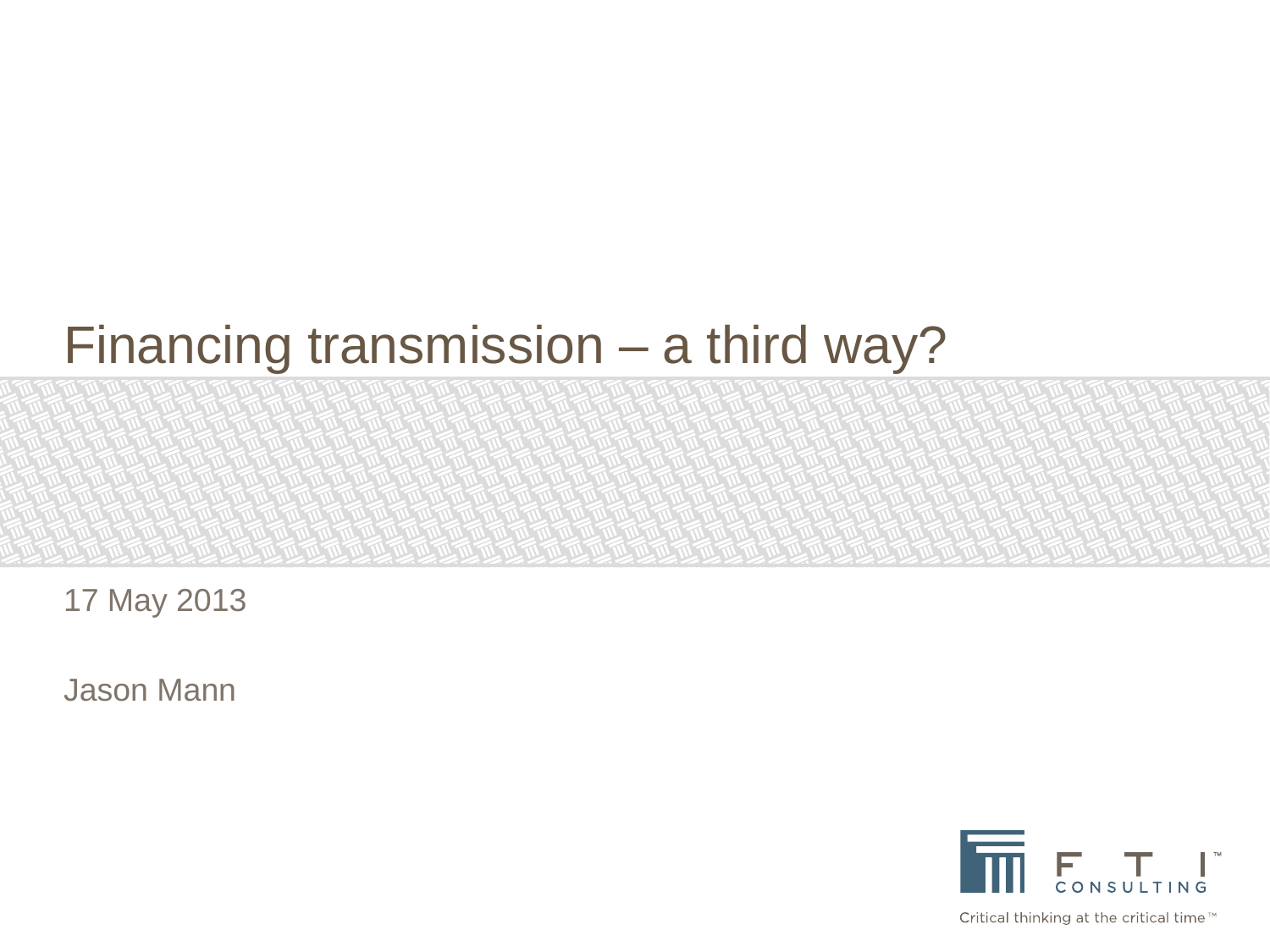## In 2010, EC estimated €140bn of investment in electricity transmission required in this decade.

| and is<br>motivated by 3<br>key reasons | • Main driver is need to connect new renewables<br>• But more cross-border interconnection will bring greater<br>market integration more generally<br>•  and increased security of supply |
|-----------------------------------------|-------------------------------------------------------------------------------------------------------------------------------------------------------------------------------------------|
| Significant                             | • EC estimate over $\epsilon$ 200bn of investment required in                                                                                                                             |
| investment                              | transmission projects of 'European importance' to 2020                                                                                                                                    |
| challenge                               | $\bullet$ $\epsilon$ 140bn of this is for high voltage electricity transmission                                                                                                           |

EC have appeared keen, at times, to get "private sector" investment in the sector

"**…**about 200 bn € are needed for energy transmission networks alone. However, only about 50% of the required investments for transmission networks will be taken up by the market by 2020. This leaves a gap of about 100 bn €. Our efforts also need to focus on further developing the internal energy market, which is essential to **boosting private sector investment in energy infrastructure, which in turn will help to reduce the financial gap in the coming years."** *(EU COM(2010) 677/4 – Energy infrastructure priorities for 2020 and beyond)*

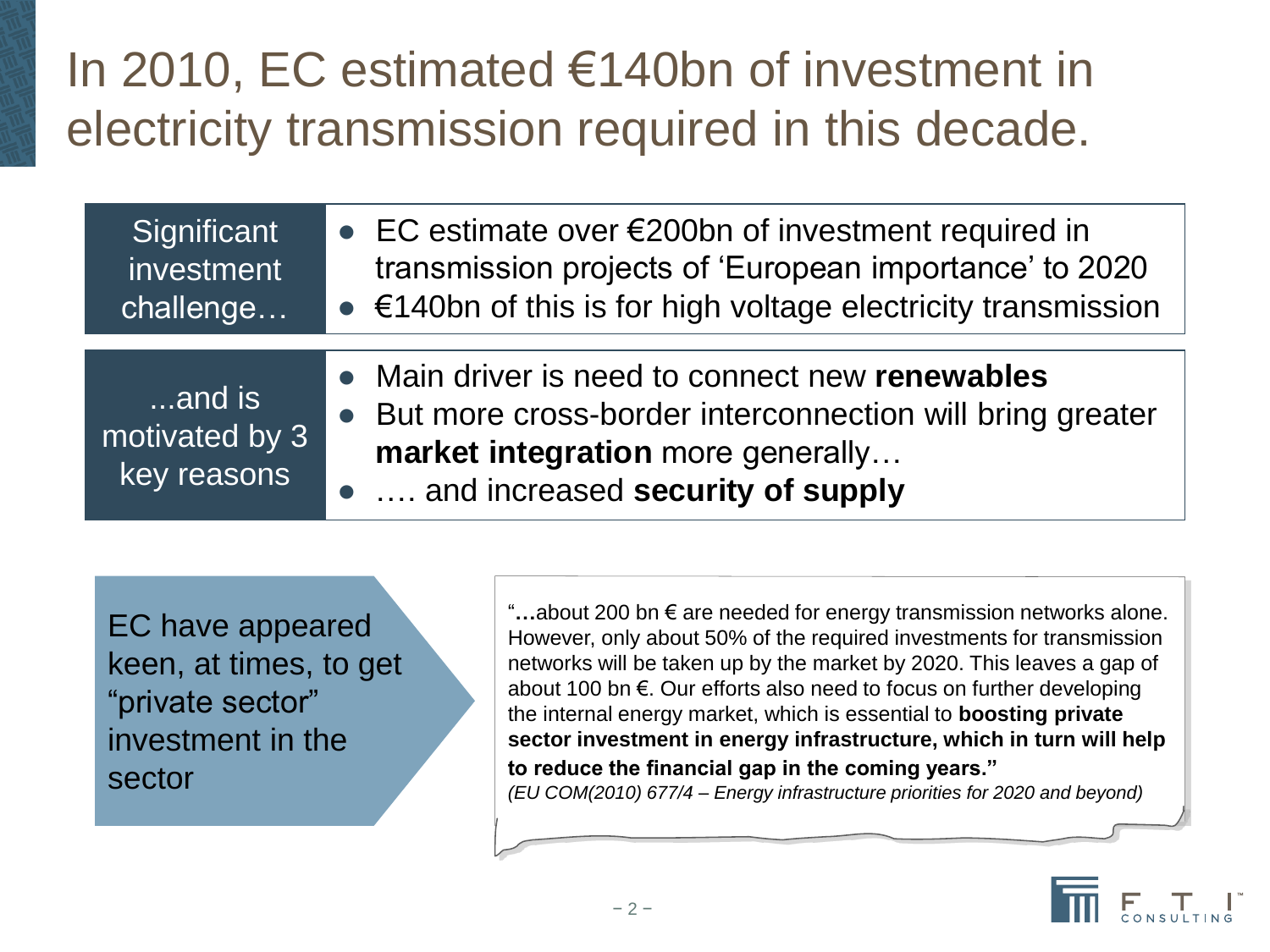## But EC only appears to want private sector finance of transmission on a non-merchant basis



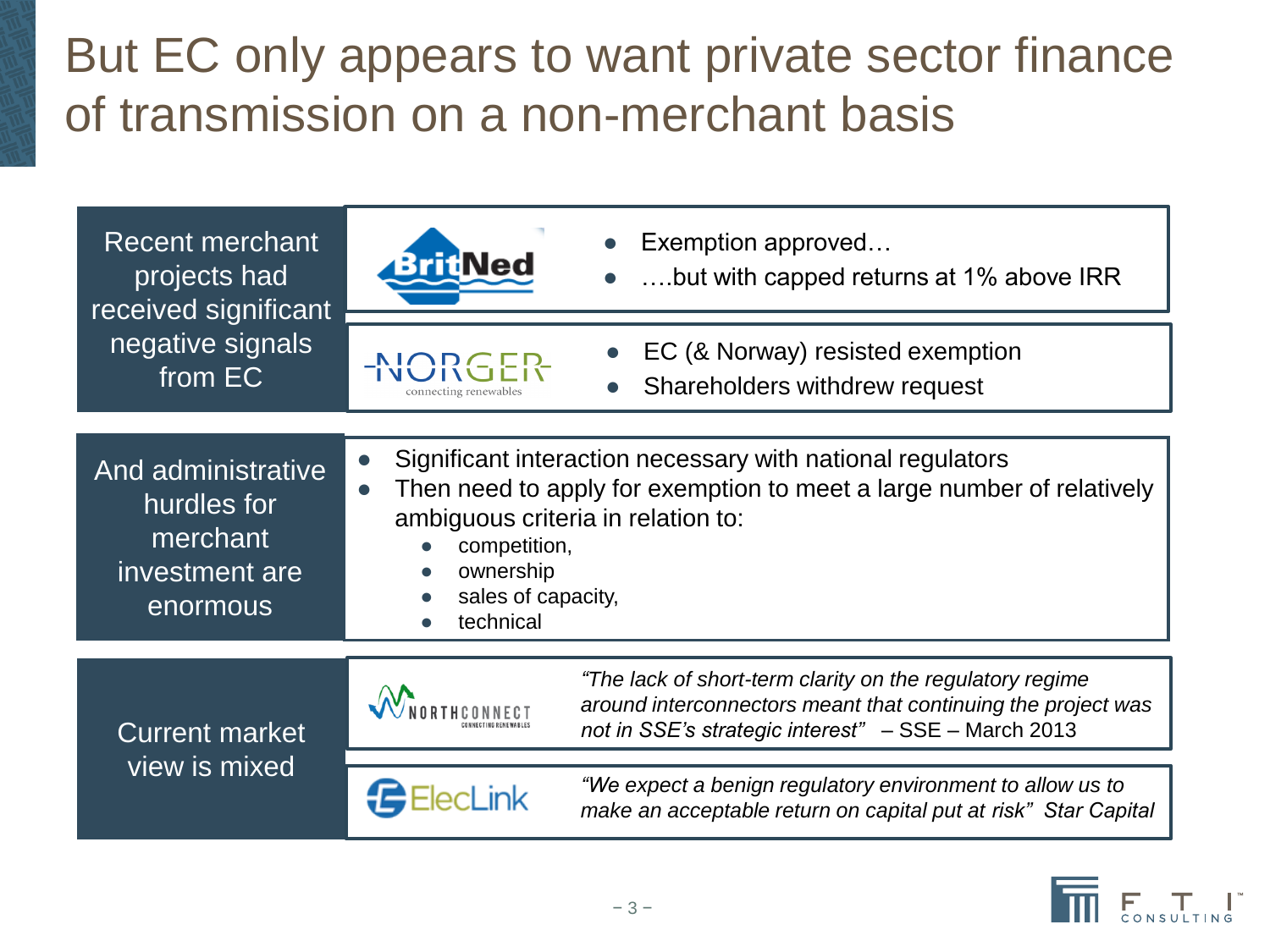#### Nonetheless, the investment challenge seems as great as ever….



….and, combined with economic problems, it seems sensible to reopen the question of ways to finance transmission

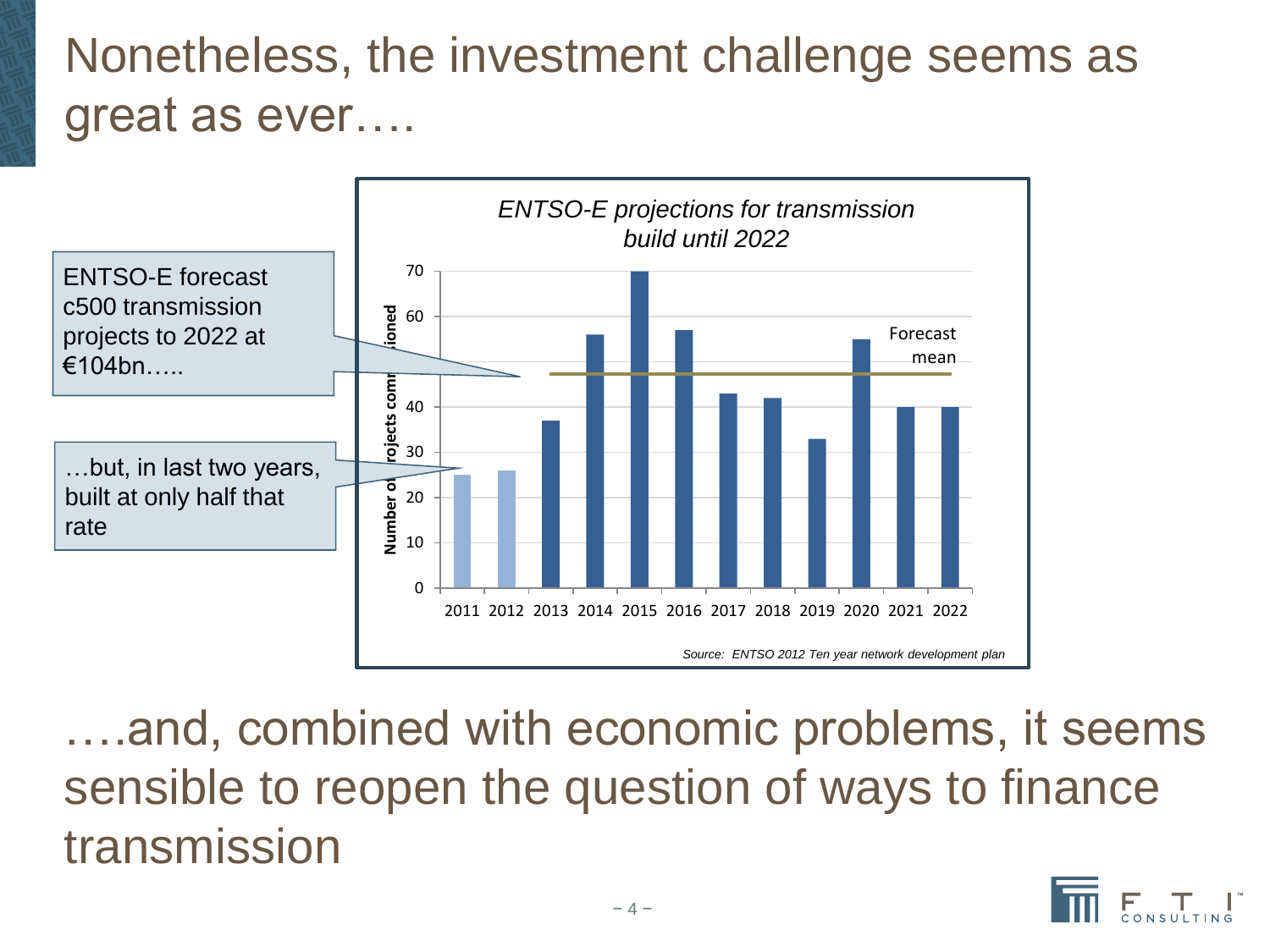Taking a step back, there are essentially five types of transmission investment on the table…



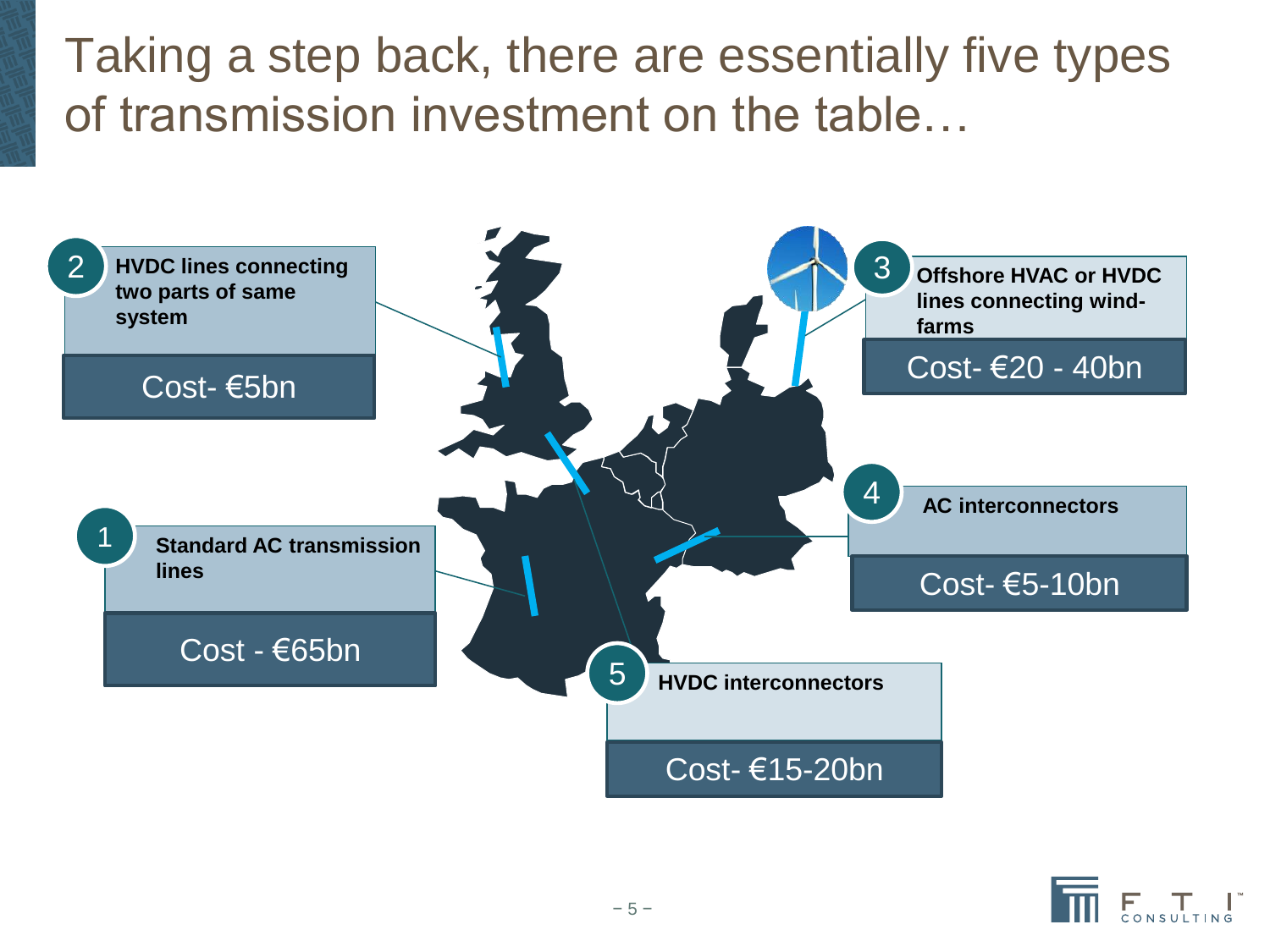#### In terms of how best to finance transmission, economic criteria are relevant



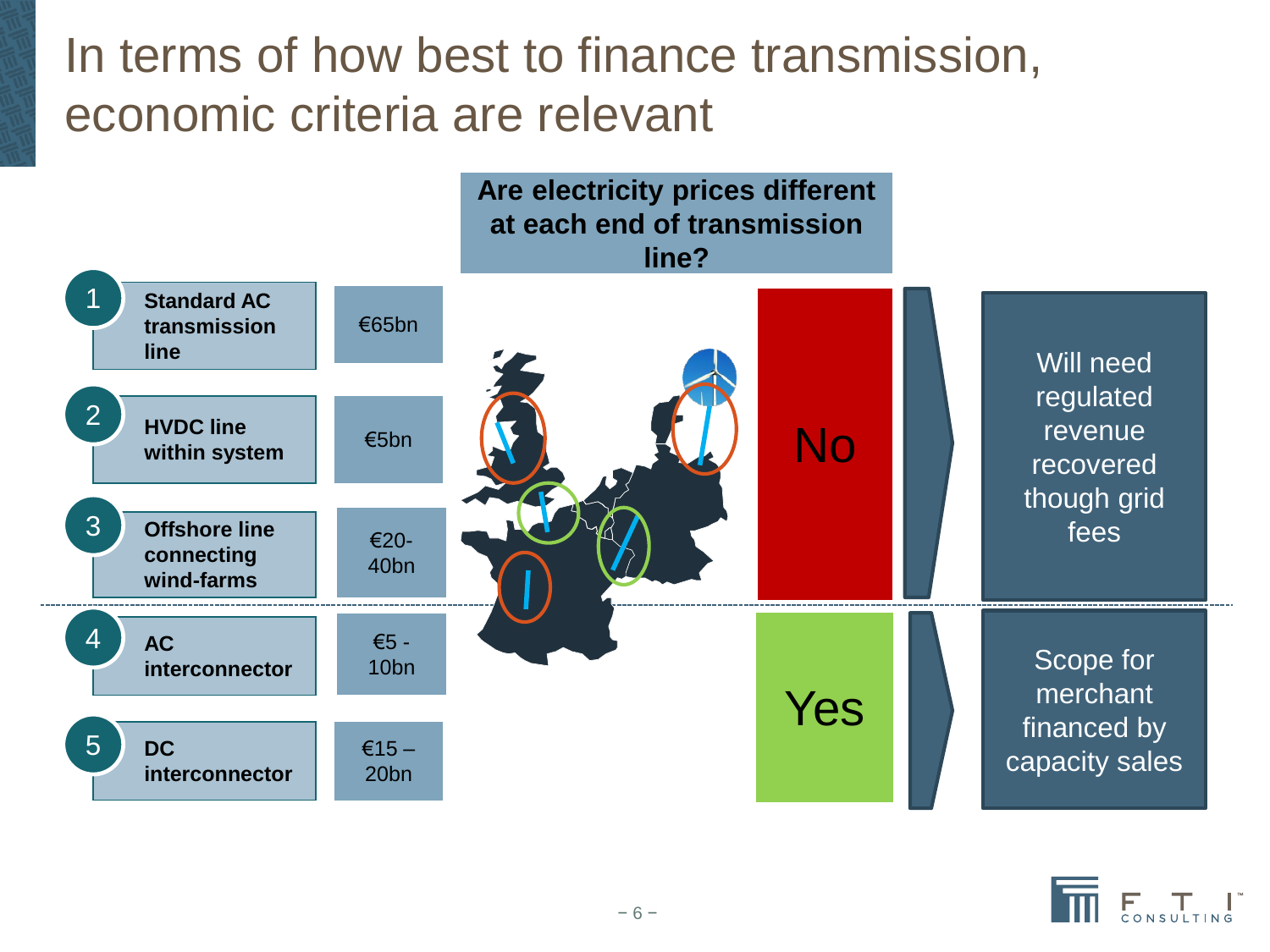#### …although technical criteria are equally relevant



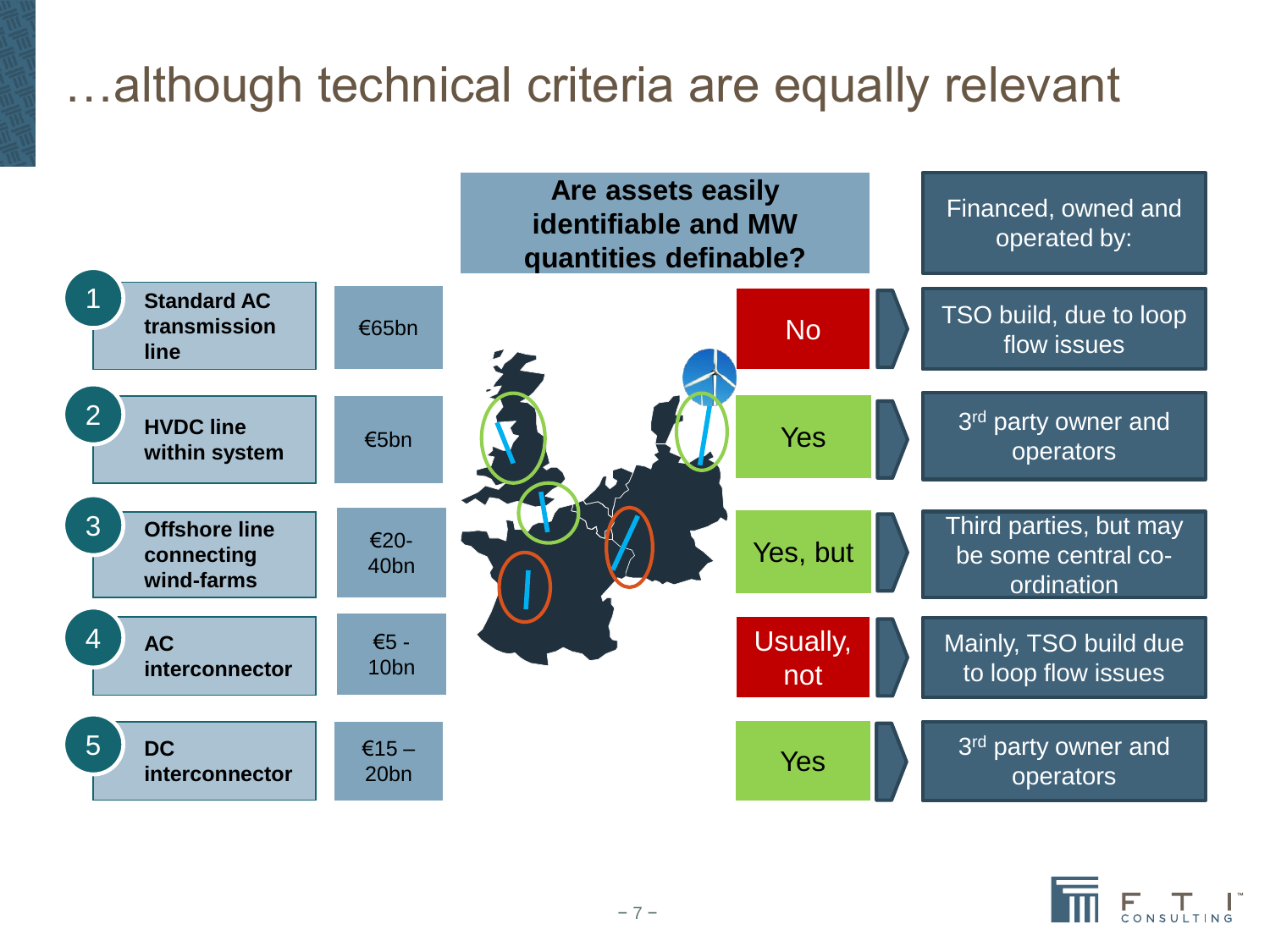#### Taken together, means each type of investment has different potential sources of financing…



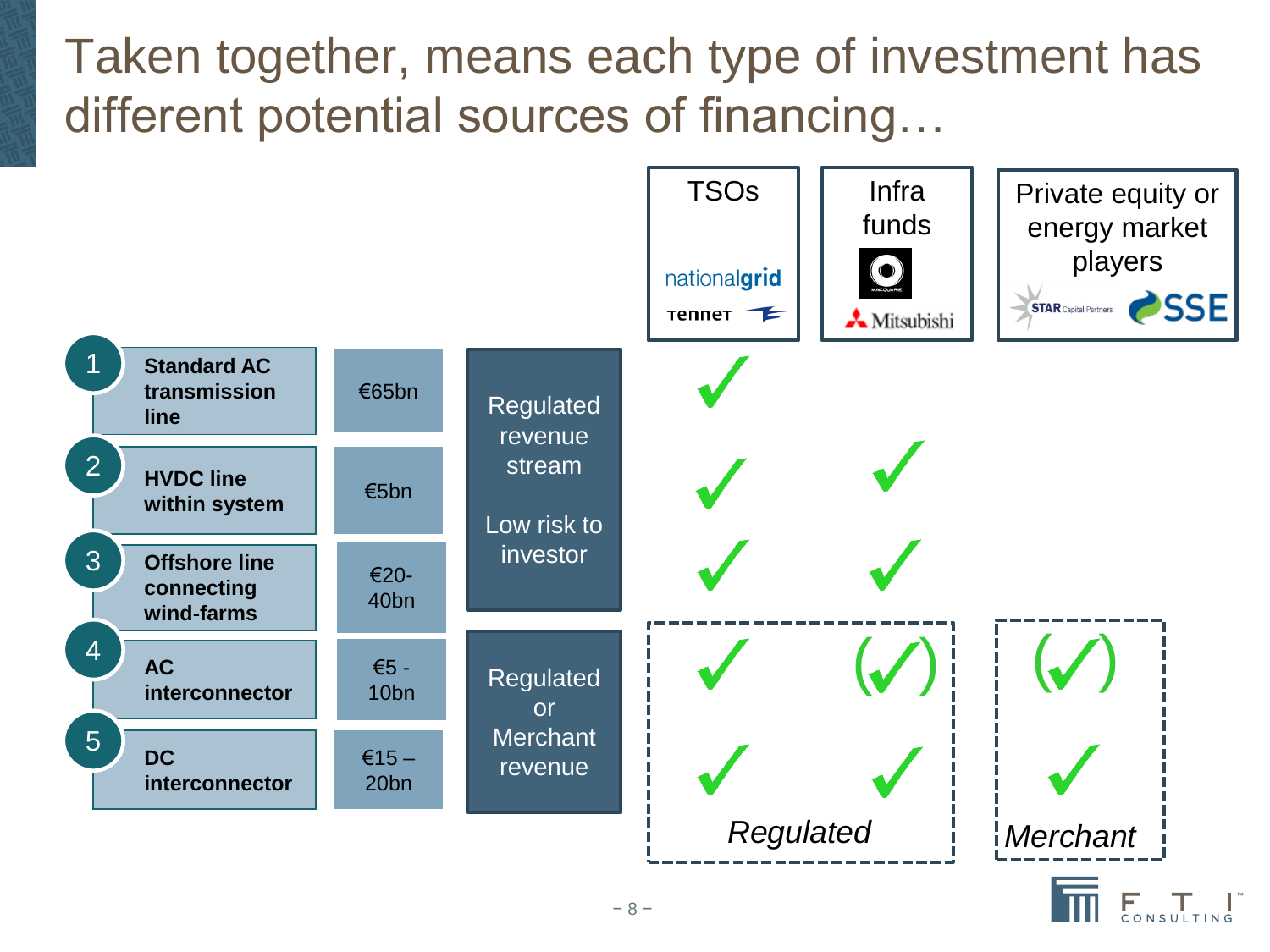## EC concerns on merchant investment supported by academics' concerns over treatment of externalities

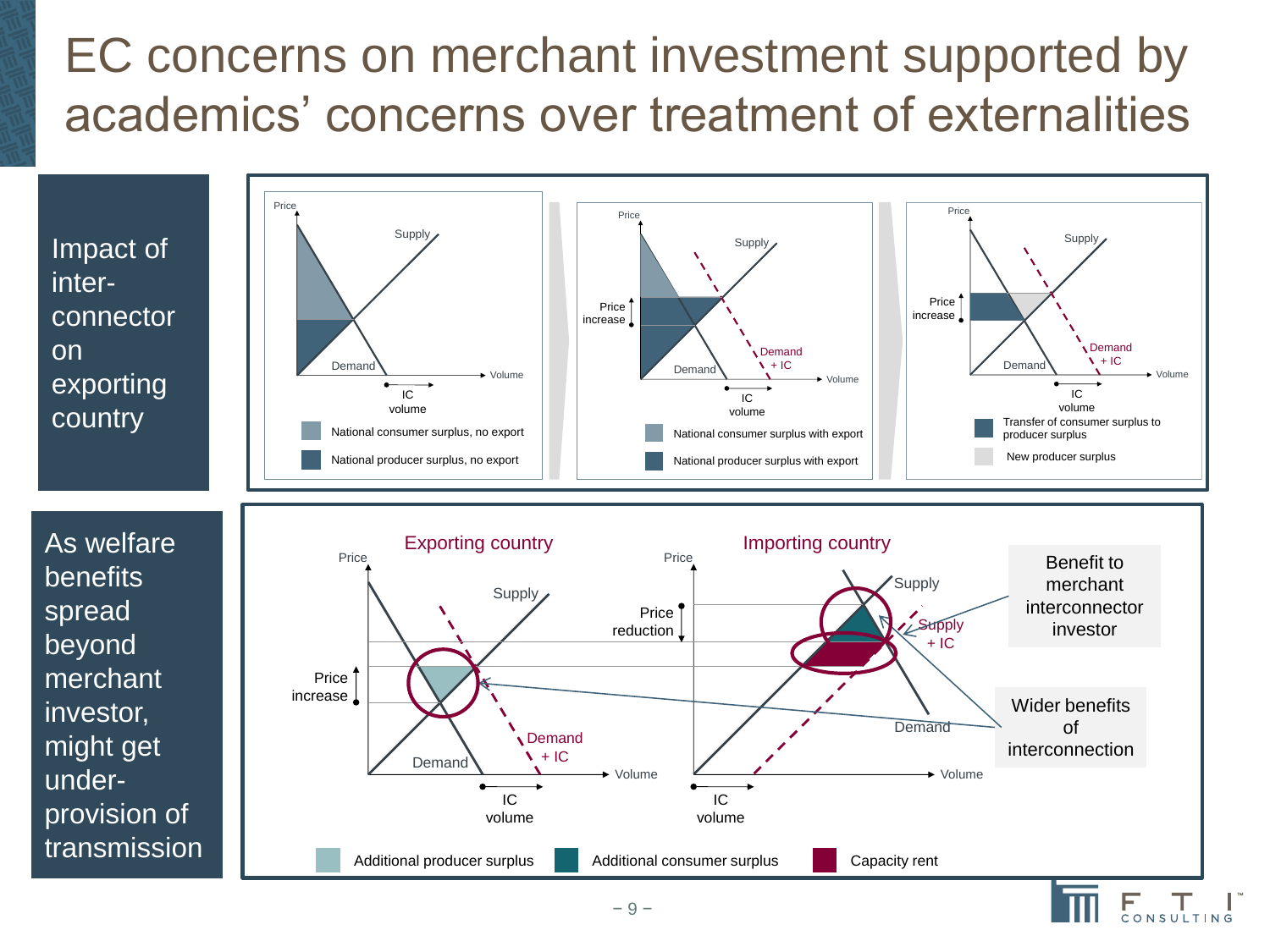## …and a number of other concerns about specific features of energy markets and transmission

| Locational<br>market power                            | May cause over or under investment in transmission depending<br>on whether in export or import zone                                                                                                                                                                                                                                                                   |
|-------------------------------------------------------|-----------------------------------------------------------------------------------------------------------------------------------------------------------------------------------------------------------------------------------------------------------------------------------------------------------------------------------------------------------------------|
| <b>Technical</b><br>features of AC<br>transmission    | • Variable (and discretionary) rating of transmission capacity plus<br>loop flow issues make it difficult to define rights (as already<br>noted)<br>•  will lead to under-investment                                                                                                                                                                                  |
| General<br>conclusions on<br>merchant<br>transmission | "relying primarily on market based 'merchant transmission investment, is<br>likely to lead to inefficient investment in transmission capacity" Joskow<br>(2008)<br>Although worth echoing the view of Stephen Littlechild:<br>"Choosing between merchant and regulated transmission is a matter of<br>choosing between two imperfect alternatives" Littlechild (2011) |

Most academics identify underinvestment as key risk with relying on merchant investment …

… EC position of (c)overt prevention of merchant transmission seems at odds with overall policy of increasing transmission investment

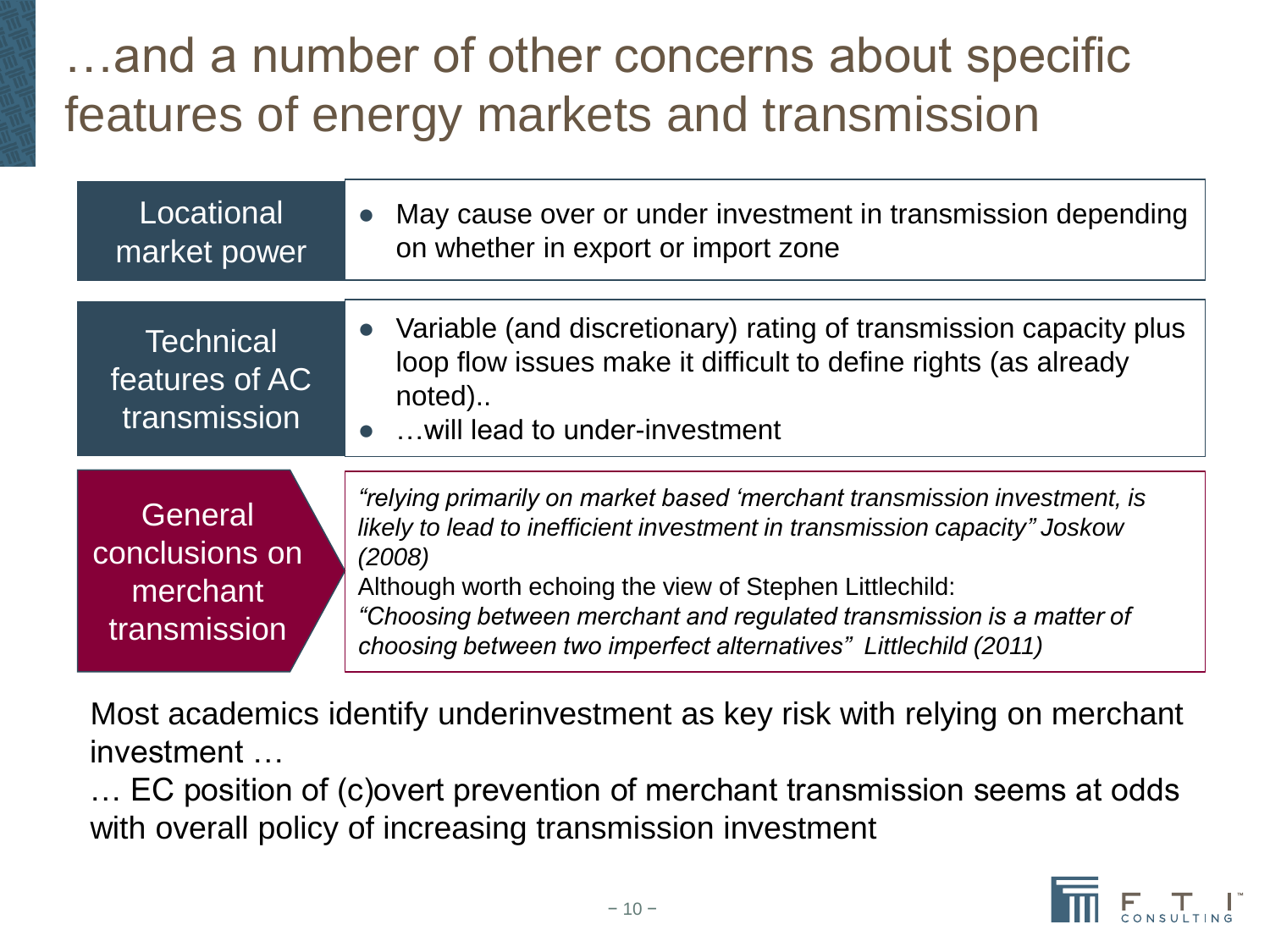#### But potential investors in merchant transmission are increasingly wary

| Revenue risks          | • Revenues highly volatile<br>Even if NPV positive over life of project need to finance through<br>revenue troughs                                                    |
|------------------------|-----------------------------------------------------------------------------------------------------------------------------------------------------------------------|
|                        | Revenue profile often dependent on aspects of government<br>policy elsewhere (e.g. carbon tax) [And probably not the last<br>time today that this will be mentioned!] |
| Counterparty risk      | Can pass on revenue risk by selling long term capacity (if<br>regulatory authorities allow this)<br>• but still have counter party risk                               |
|                        |                                                                                                                                                                       |
| <b>Regulatory risk</b> | Biggest risk is of "competing" transmission projects financed on<br>a regulated basis<br>narrows spreads for merchant investor                                        |
|                        |                                                                                                                                                                       |

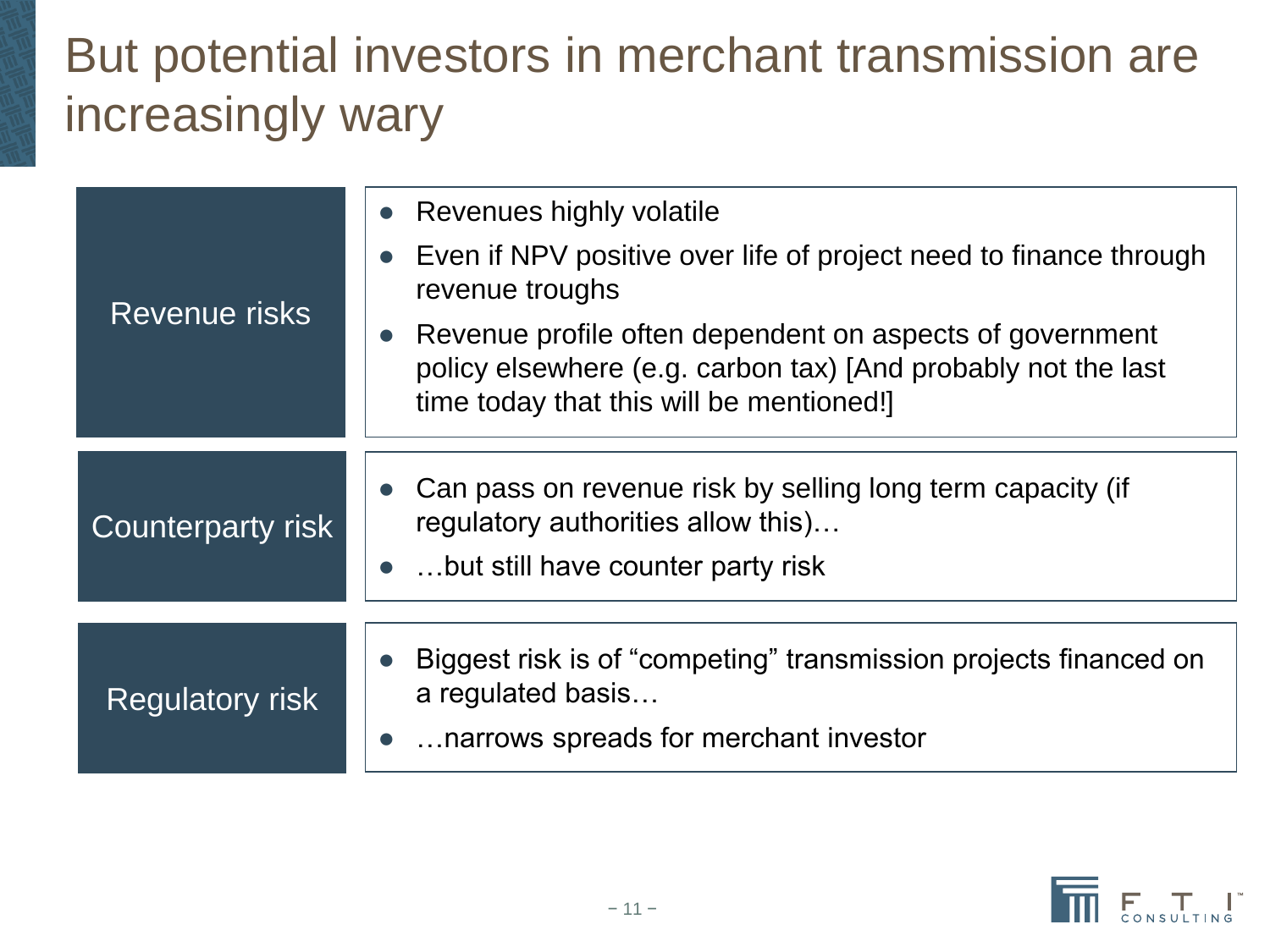## So welcome to the third way for transmission finance…

| Semi regulation<br>Cap and floor<br>regime for<br><b>NEMO</b> | • Ofgem are consulting on cap and floor regime for interconnectors                                   |
|---------------------------------------------------------------|------------------------------------------------------------------------------------------------------|
|                                                               | • Cap limits extent to which interconnector developer can earn<br>upside revenue                     |
|                                                               | • but is compensated by limiting downside risk too                                                   |
|                                                               | • Customers (via transmission charges) therefore bear extremes of<br>up and downside risk of project |



Suspect more complex than envisaged and queries over proposed details (for example not sure have considered equality of risk sharing)….

... but represents pragmatic compromise between range of competing interests

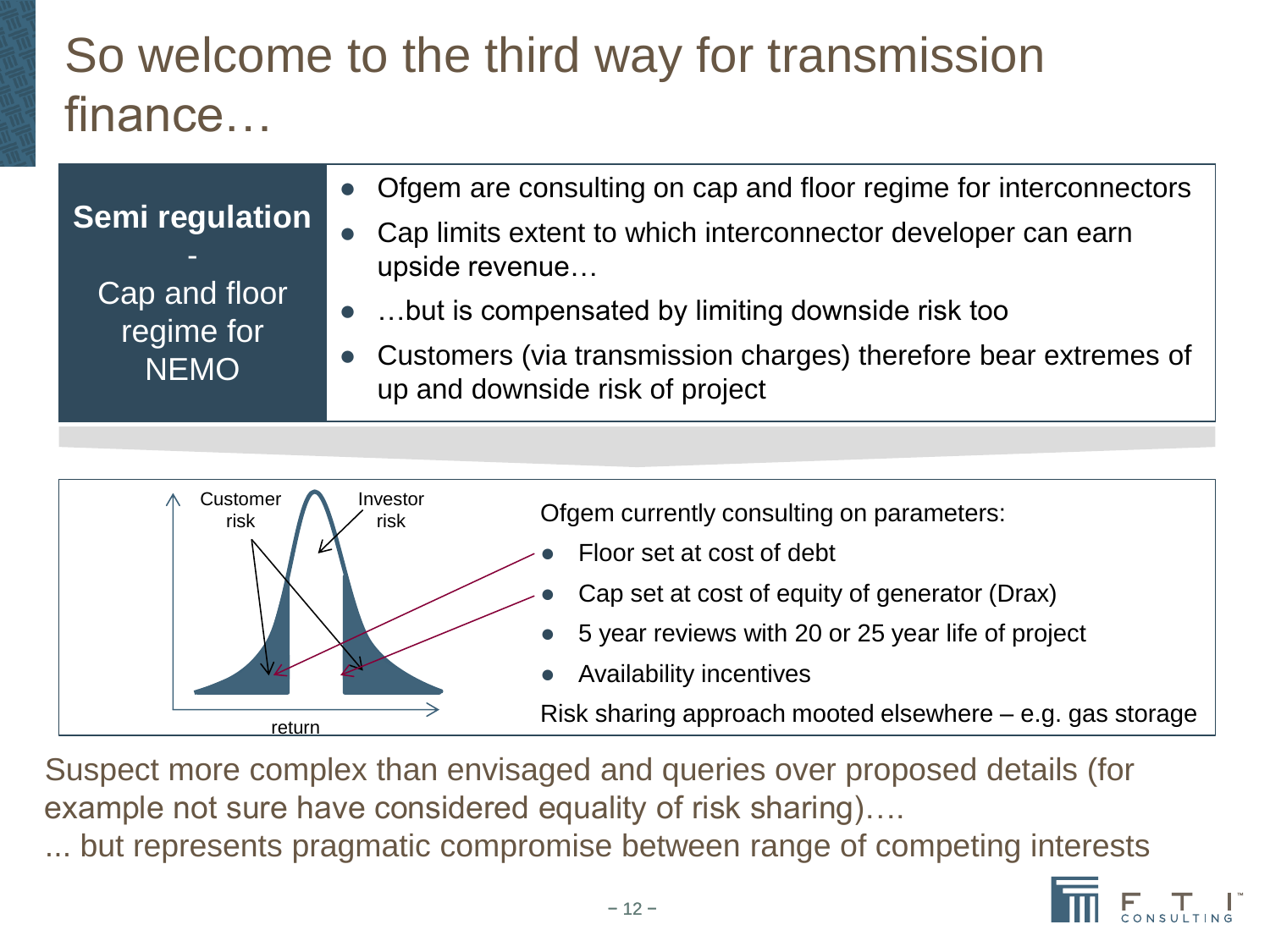## Other developments may combine well with semi regulation, to increase sources of finance to sector…



…likely to relevant in a range of jurisdictions E.g. GB, Germany, Italy, and Spain.

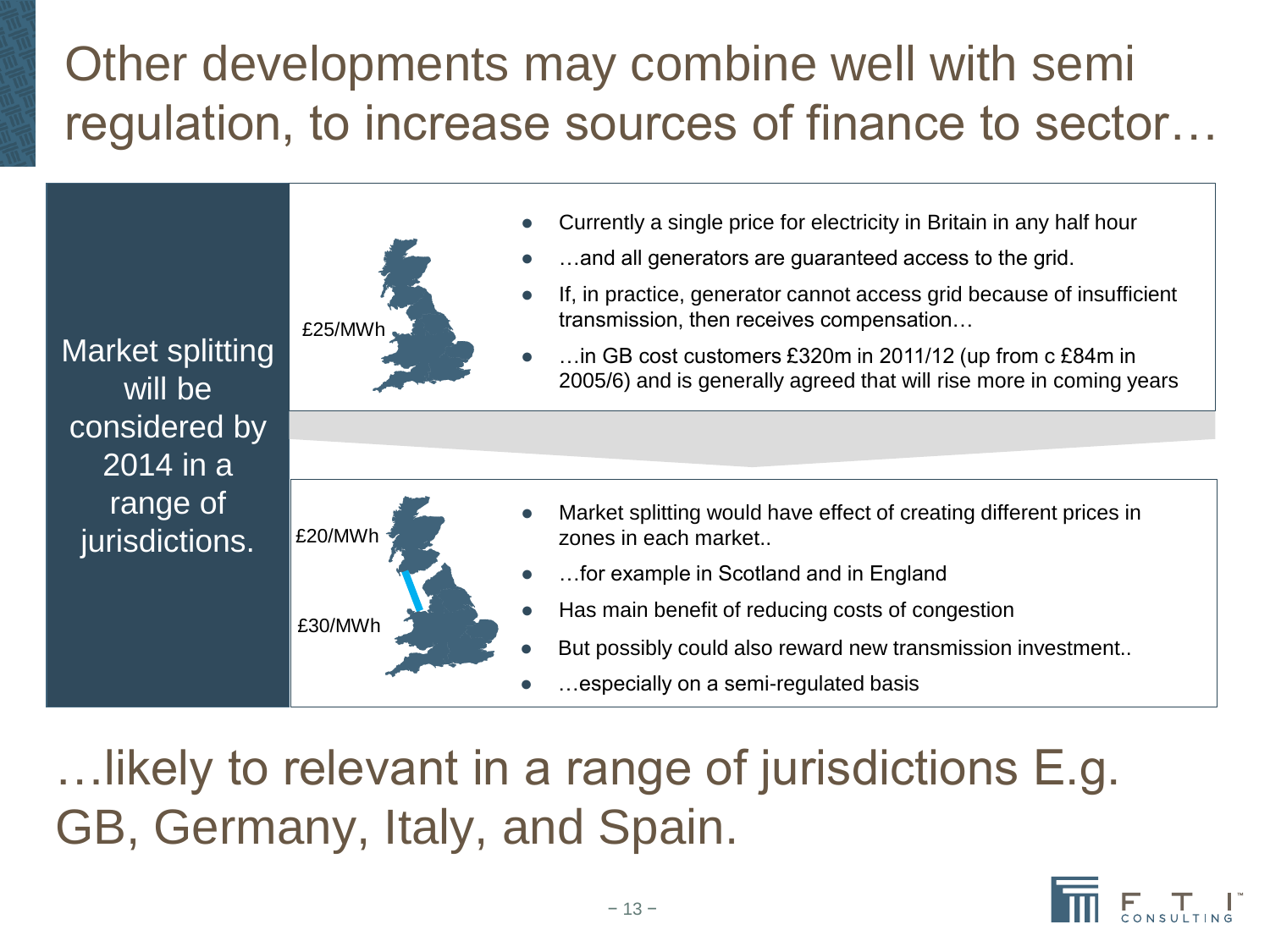# Combining semi regulation with market splitting provides opportunities for more sources of finance



- need to work hard in three areas to make this work
- ...so would not be suitable for all types of investment
- **Regulatory certainty**  e.g. boundary changes and details of rules of semi-regulation
- Finally significant **legal battles** to overcome